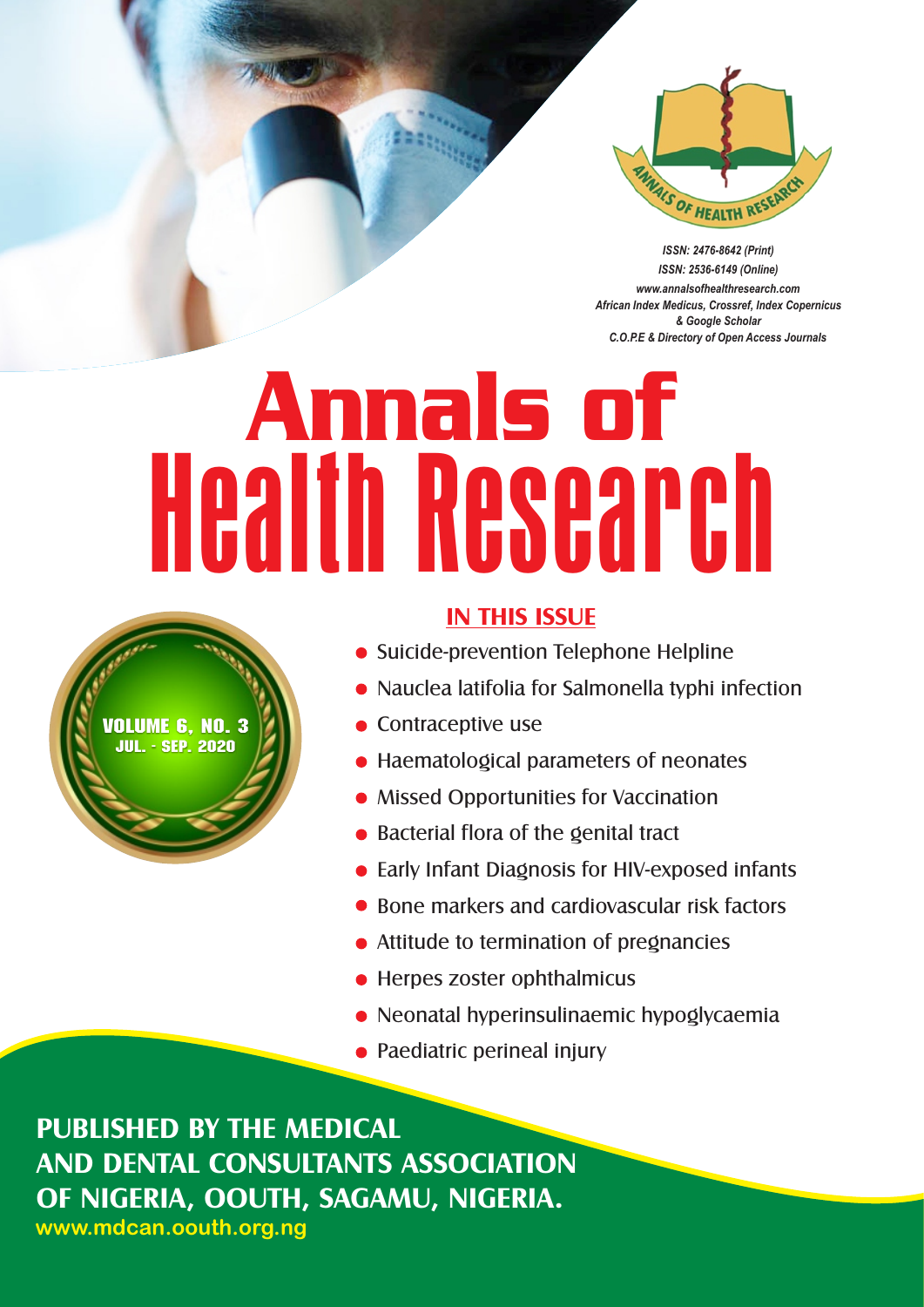**Annals of Health Research CC BY-NC Volume 6, Issue No 3: 298-305 July-September 2020 doi:10.30442/ahr.0603-06-92**

**ORIGINAL RESEARCH**

# **Bacterial flora of the genital tract in pregnancy and early labour**

# **Sule-Odu AO\*12, Akadri AA<sup>3</sup> , Oluwole AA<sup>2</sup> , Osinupebi OA4,5, Andu BA<sup>2</sup> , Akiseku AK<sup>2</sup> , Lawal AI<sup>5</sup> , Oritogun KS<sup>6</sup> (Lactobacillus Study Group)**

**<sup>1</sup>Department of Obstetrics and Gynaecology, Olabisi Onabanjo University, Sagamu, Ogun State, Nigeria. <sup>2</sup>Department of Obstetrics and Gynaecology, Olabisi Onabanjo University Teaching Hospital, Sagamu, Ogun State, Nigeria**

**<sup>3</sup>Department of Obstetrics and Gynaecology, Babcock University, Ilishan-Remo, Ogun State, Nigeria. <sup>4</sup>Department of Medical Microbiology and Parasitology, Olabisi Onabanjo University, Sagamu, Ogun State, Nigeria**

**<sup>5</sup>Department of Medical Microbiology and Parasitology, Olabisi Onabanjo University Teaching Hospital, Sagamu, Ogun State, Nigeria**

**<sup>6</sup>Department of Community Medicine and Primary care, Olabisi Onabanjo University, Sagamu, Ogun State, Nigeria**

**\*Correspondence: Prof. AO Sule-Odu, Department of Obstetrics and Gynaecology, Olabisi Onabanjo University Teaching Hospital, PMB 2001, Sagamu, Ogun State, Nigeria. E-mai[l:adewalesuleodu@yahoo.com;](mailto:adewalesuleodu@yahoo.com) ORCID – https://orcid.org/0000-0001-5658-5368.**

#### **Abstract**

**Background:** Bacterial infections of the reproductive tract are common during pregnancy and have been associated with some pregnancy-related morbidities. There is limited information on the prevalence of bacterial infection of the reproductive tract during labour.

**Objective:** To compare the prevalence of bacterial colonisation of the reproductive tract of pregnant women in early third trimester and early labour, and determine the associated foetal outcome.

**Methods:** High vaginal swabs were collected from 201 pregnant women with gestational age from 26 to 32 weeks at the antenatal clinic of a Nigerian teaching hospital. The samples were processed to isolate bacterial organisms. Repeat samples were collected in early labour. The foetal outcome was assessed and recorded.

**Results:** The prevalence of bacterial colonisation was 31.3% in early third trimester and 21.9% in early labour (p = 0.032). *Staphylococcus aureus* was the most prevalent organism isolated. Cefoxitin and imipenem were the most sensitive antibiotics. Women who had positive bacterial cultures in pregnancy had a slightly higher risk of low birth weight babies (RR 1.9, CI 0.9-3.7) and neonatal hospitalization (RR 1.8, CI 0.9-3.4) but without statistical significance ( $p = 0.05$ , and  $p = 0.06$  respectively).

**Conclusion:** The prevalence of bacterial colonisation of the reproductive tract of pregnant women was significantly higher in early third trimester than in early labour. There was no significant difference in pregnancy outcome between women who had positive bacterial cultures and those with negative cultures.

*Keywords: Bacterial flora, Early Labour, Early Third Trimester, Foetal Outcome, Genital tract, Sagamu.*

**Introduction Genital** tract infections are common in pregnancy, especially in sub-Saharan Africa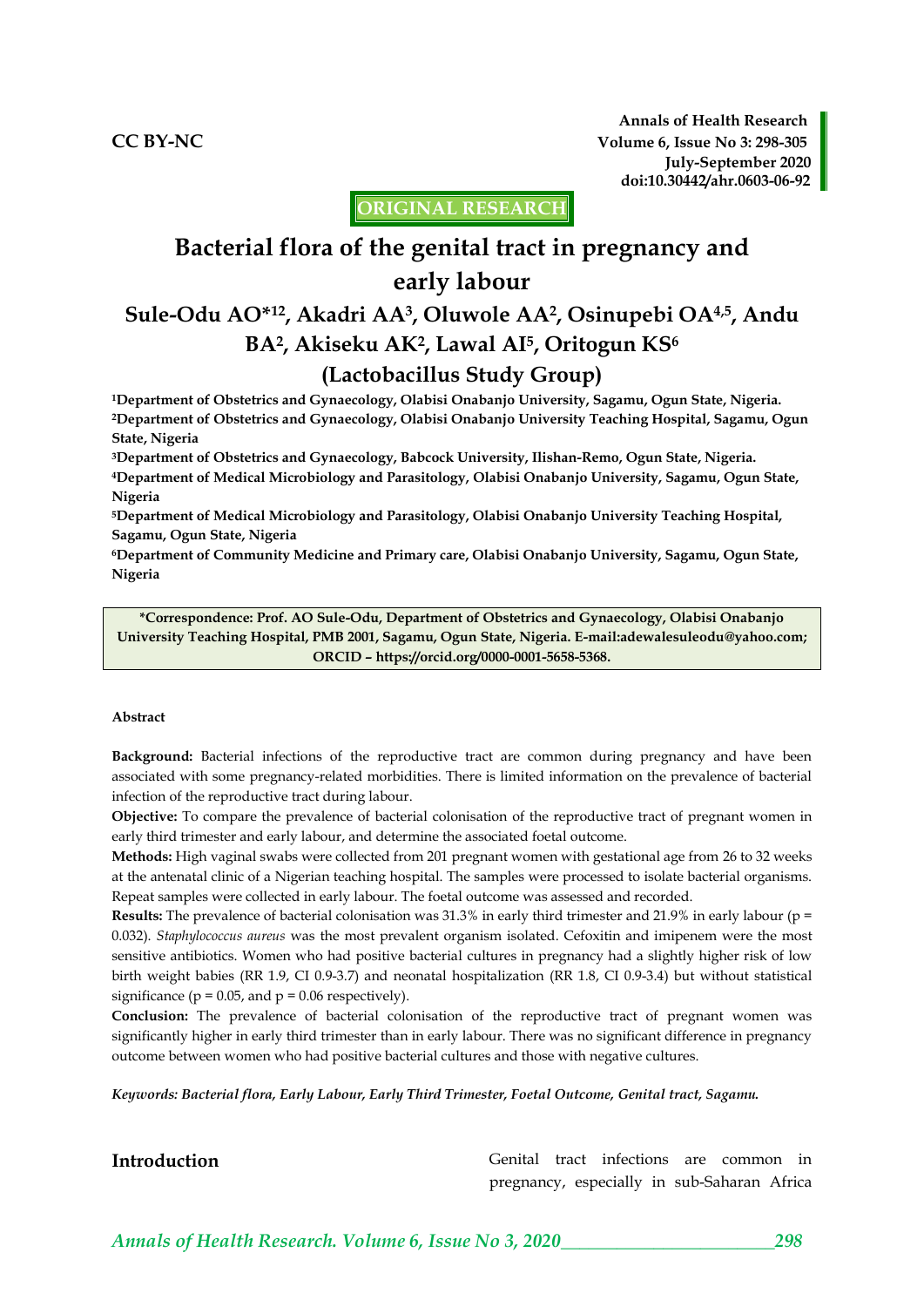and other developing countries.[1] Some of these infections are asymptomatic while others present with symptoms such as vaginal irritation or discomfort, vaginal itching, profuse malodorous discharge and dyspareunia.[2] The normal vaginal flora serves as a potent defence against the ascension of pathogenic microorganisms. [3] Lactobacilli, the predominant bacterial flora in the vagina, produce lactic acid and hydrogen peroxide which have some anti-infective properties. [3] Some of the hormonal changes that occur in pregnancy are associated with vaginal mucosal congestion and hypertrophy, and these encourage the growth of pathogenic microorganisms within the vagina. [4] A study has reported that the prevalence of vaginal infection in pregnant women is double the prevalence in non-pregnant women. [5]

Bacterial vaginosis is common in pregnancy. This is a condition in which *Lactobacillus* fails to retain dominance in the vagina, leading to overgrowth of anaerobic species such as *Gardnerella vaginalis, Ureaplasma urealyticum, Mobiluncus* species, *Mycoplasma hominis*, and *Prevotella* species. [6] Other organisms such as *Escherichia coli, Klebsiella, Aerobacter, Proteus, Providencia*, *Pseudomonas*, Facultative anaerobes*, Staphylococci* and *Streptococci* have also been implicated in vaginitis in pregnancy. [7,8]

Clinicians are often concerned about the possibility of some obstetric complications resulting from the bacterial infections of the lower genital tract occurring during an ongoing pregnancy. Some of the reported complications include preterm labour, prelabour rupture of membranes and postpartum endometritis. [6,9,10]

Some of the studies [11,12] on abnormal vaginal flora in pregnancy assessed the prevalence of the specific entity called bacterial vaginosis, without considering other potentially pathogenic bacterial organisms that may have deleterious effects on foetal well-being and pregnancy outcome. Moreover, many of these studies were carried out during the antenatal

period; there is limited information on the changes if any, in the prevalence and pattern of bacterial infection in early labour. Therefore, this study sought to compare the prevalence and pattern of bacterial colonisation of the reproductive tract of pregnant women in early third trimester and early labour, to and determine the associated foetal outcome.

### **Methods**

This was a prospective longitudinal study conducted at the antenatal clinic and labour ward of the Olabisi Onabanjo University Teaching Hospital (OOUTH), Sagamu, Ogun State, Nigeria from1st of June 2017 to 31st of May 2018. A total of 201 pregnant women with gestational age ranging from 26 weeks to 32 weeks were recruited for the study. Women who took antimicrobials within the preceding two weeks were excluded. The pregnant women were given adequate information on the study and informed written consent was obtained from them. Ethical approval for the study was also obtained from the Health Research Ethics Committee of Olabisi Onabanjo University Teaching Hospital, Sagamu, Nigeria (Reference number OOUTH/HREC/59/2016).

#### *Sample Collection and Processing*

With the aid of sterile disposable Cusco's speculum, a vaginal sample was taken from the posterior fornix using a sterile swab stick. The swab stick was appropriately labelled and immediately sent to the Medical Microbiology Laboratory of OOUTH for immediate processing. The swab stick was streaked onto blood agar and MacConkey agar. The inoculated plates were incubated aerobically at 37oC for 24-48 hours. The isolates from the agars were identified based on their colonial morphology. The antibiotic sensitivity pattern was determined using the Kirby-Bauer disc dilution technique. [13] Women with positive bacterial culture were given antibiotics based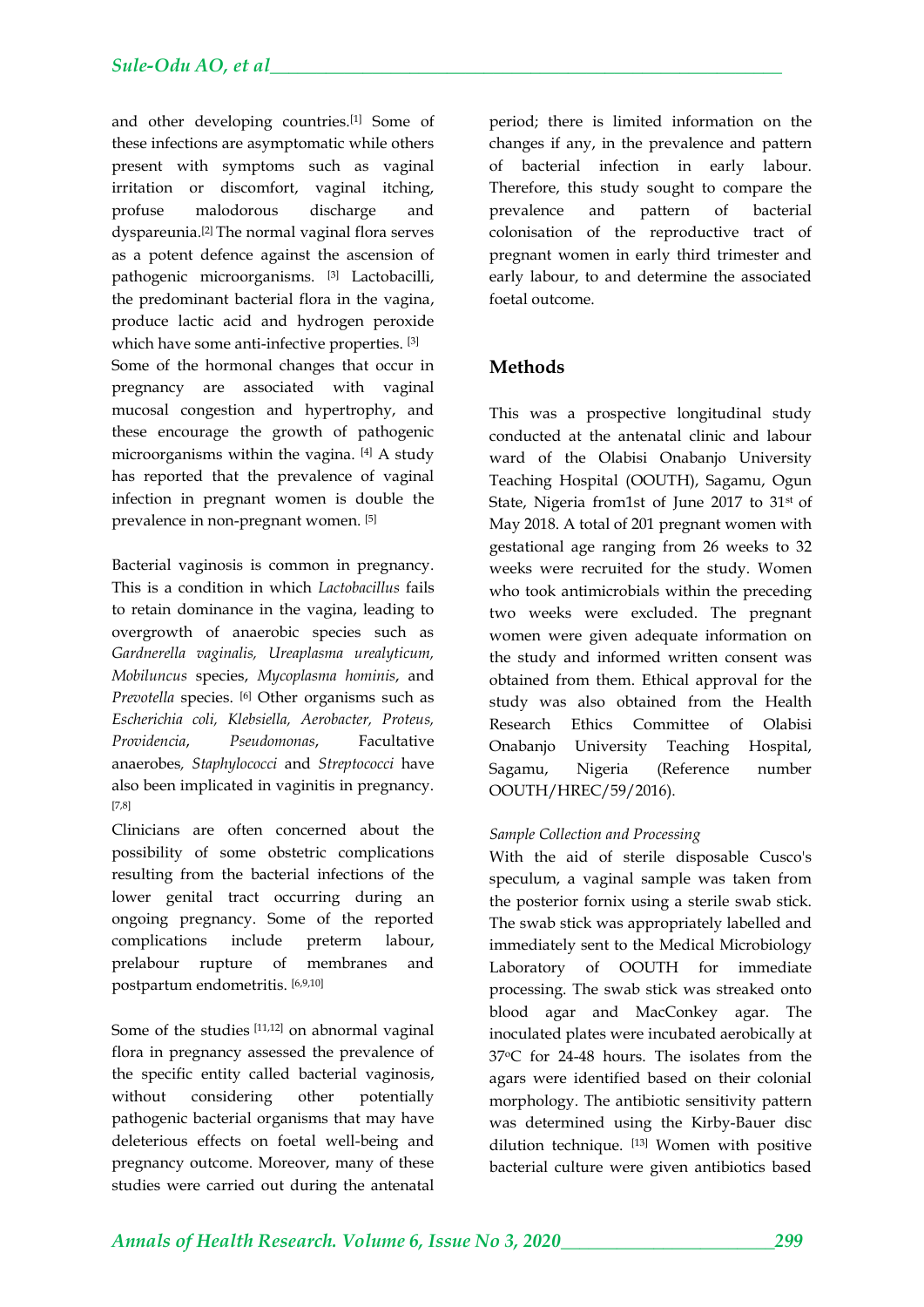on the antibacterial sensitivity pattern of the organisms. This was done following the departmental protocol, which was based on the findings from a systematic review which suggested that treatment programs for colonized pregnant women during antenatal period help to reduce some pregnancy-related morbidities in the general obstetric population. [14] Their spouses were also treated with the same antibiotics.

The women with positive bacterial cultures were also given *Klovinal*® pessary which contained metronidazole, clotrimazole and *Lactobacillus* spores. *Lactobacilli*-containing vaginal probiotics are useful in restoring normal vagina flora. [15] Thereafter, the pregnant women were followed up until they presented in early labour when a repeat high vaginal swab sample was obtained and processed before rupture of membranes. Early labour was defined as cervical dilatation less than 5cm. Pregnancy outcome measures such as the gestational age at delivery, birth weight, Apgar scores of babies at the first and fifth minute and need for neonatal hospitalisation were recorded.

#### *Data management and analysis*

Data were analysed using Statistical Package for Social Science (SPSS) windows version 21.0. The socio-demographic characteristics of the participants were presented using frequency tables. Continuous variables were summarized using descriptive statistics such as the mean and standard deviation at 95% confidence interval (CI). Risk ratios (RR) were calculated to assess the effect of bacterial colonisation on pregnancy outcome measures. The level of statistical significance was set at *P*<0.05.

#### **Results**

The mean age of the subjects was 29.4±4.8 years while the range was 18-43 years. The modal age group was the 20-29 year age

group. Eighty-eight (43.7%) women were nulliparous while 89 (44.3%) had parity of 1-2. The median parity was 1. One hundred and forty (69.6%) women were educated up to tertiary level while 189 (94.0%) were in monogamous marriages (Table I).

Out of the 201 pregnant women sampled in early third trimester, 63 had positive bacterial culture giving a prevalence of 31.3% whereas, in early labour, 44 out of 201 pregnant women had a positive bacterial culture with a prevalence of 21.9%. The prevalence of bacterial colonisation was significantly higher in early third trimester than in early labour  $(\chi^2)$  $= 4.598$ ; p = 0.032) (Table II).

The distribution of the bacterial isolates in early third trimester and early labour is depicted in Table III. *Staphylococcus aureus* was the most prevalent organism isolated in early third trimester (60.3%) and early labour (72.7%). *Escherichia coli* accounted for 4.8% of the isolates in early third trimester, but it was not isolated during early labour*. Klebsiella species* were the least predominant bacterial organisms isolated both in early third trimester and in early labour.

The antibiotic sensitivity patterns of the organisms are depicted in Table IV. Cefoxitin and imipenem had the highest sensitivity rates overall. These antibiotics were also the most sensitive against *Staphylococcus aureus.*  However, *Klebsiella species* was resistant to these two antibiotics but only sensitive to ciprofloxacin, cefuroxime and ceftriaxone.

The effects of bacterial colonisation in pregnancy and the foetal outcome are depicted in Table V. Women who had positive bacterial cultures in pregnancy had a slightly higher risk of delivering babies with low birth weight  $(RR = 1.9, CI 0.9-3.7)$  and babies requiring hospitalisation (RR = 1.8, CI 0.9-3.4). However, these higher risks were not statistically significant ( $p = 0.05$ ,  $p = 0.06$  respectively). There was no increased risk of preterm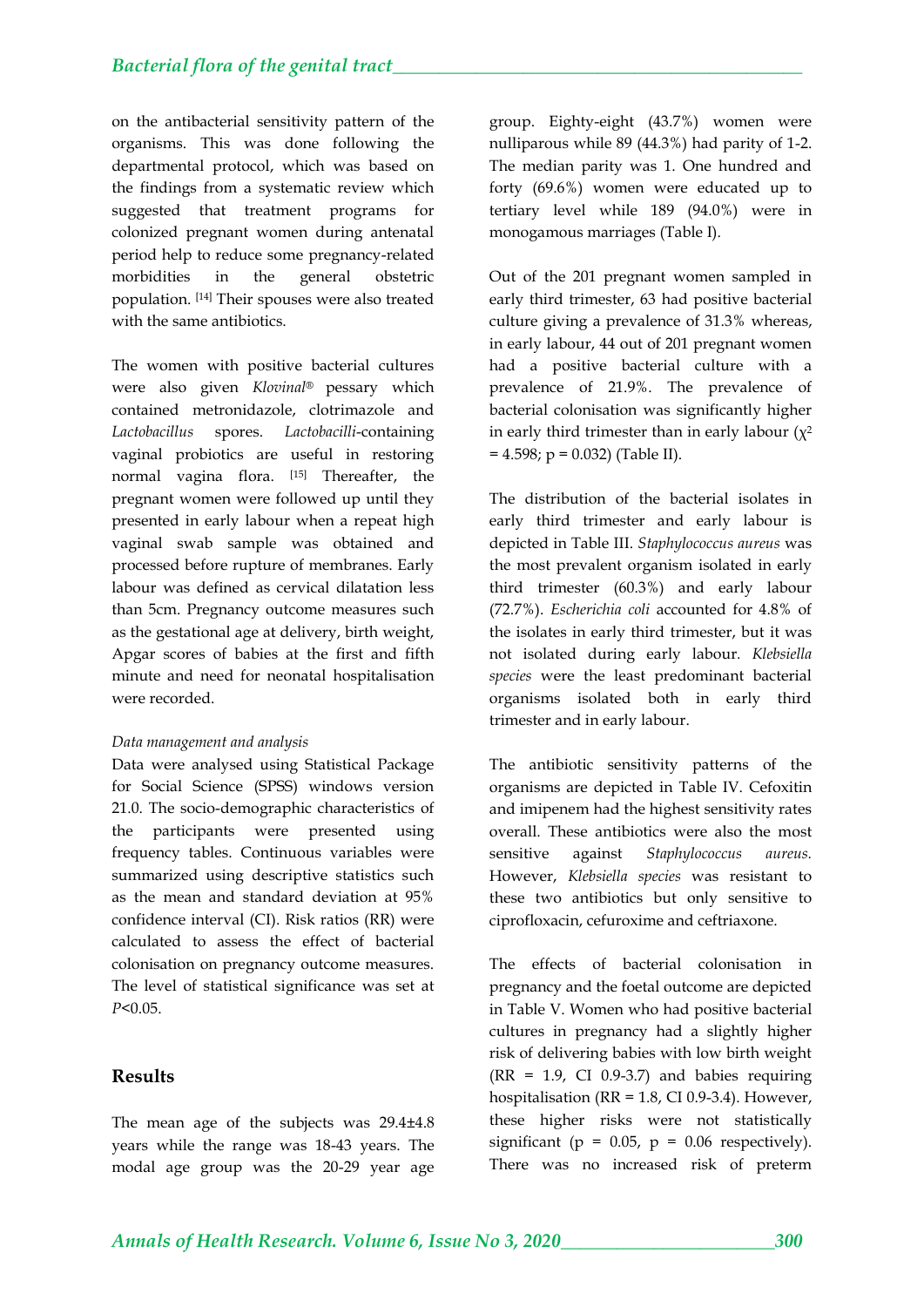delivery and Apgar Scores less than 7 in the first and fifth minute, among babies of women with positive bacterial cultures when

compared with women with negative bacterial cultures.

| <b>Characteristics</b>   | Frequency      | Percentage |
|--------------------------|----------------|------------|
| Maternal Age (Years)     |                |            |
| $\leq 19$                | $\overline{4}$ | 2.0        |
| $20 - 29$                | 98             | 48.7       |
| 30-39                    | 94             | 46.8       |
| $\geq 40$                | 5              | 2.5        |
| Parity                   |                |            |
| $\theta$                 | 88             | 43.7       |
| $1-2$                    | 89             | 44.3       |
| $3-4$                    | 22             | 11.0       |
| $\geq 5$                 | $\overline{2}$ | 1.0        |
| <b>Educational level</b> |                |            |
| Primary or less          | 8              | 4.0        |
| Secondary                | 53             | 26.4       |
| Tertiary                 | 140            | 69.6       |
| Type of marriage         |                |            |
| Monogamy                 | 189            | 94.0       |
| Polygamy                 | 12             | 6.0        |
| Religion                 |                |            |
| Christianity             | 152            | 75.6       |
| Islam                    | 47             | 23.4       |
| Others                   | $\overline{2}$ | 1.0        |

#### **Table I: Socio-demographic characteristics of study participants**

#### **Table II: Prevalence of bacterial colonisation**

|              | Culture-positive<br>$n(\%)$ | Culture-negative<br>n(%) | Chi-Square | <i>p</i> -value |
|--------------|-----------------------------|--------------------------|------------|-----------------|
| Pregnancy    | 63 (31.3%)                  | 138 (68.7%)              | 4.598      | 0.032           |
| Early labour | 44 (21.9%)                  | 157 (78.1%)              |            |                 |

#### **Table III: Distribution of microbial isolates**

| <b>Isolates</b>       | Pregnancy     | Labour         |  |
|-----------------------|---------------|----------------|--|
|                       | $(n = 63)$    | $(n=44)$       |  |
|                       | $n(^{0}_{0})$ | $n(^{0}/_{0})$ |  |
| Staphylococcus aureus | 38 (60.3)     | 32(72.7)       |  |
| Streptococcus species | 19(30.1)      | 11(25.0)       |  |
| Escherichia coli      | 3(4.8)        | 0(0)           |  |
| Klebsiella species    | 3(4.8)        | 1(2.3)         |  |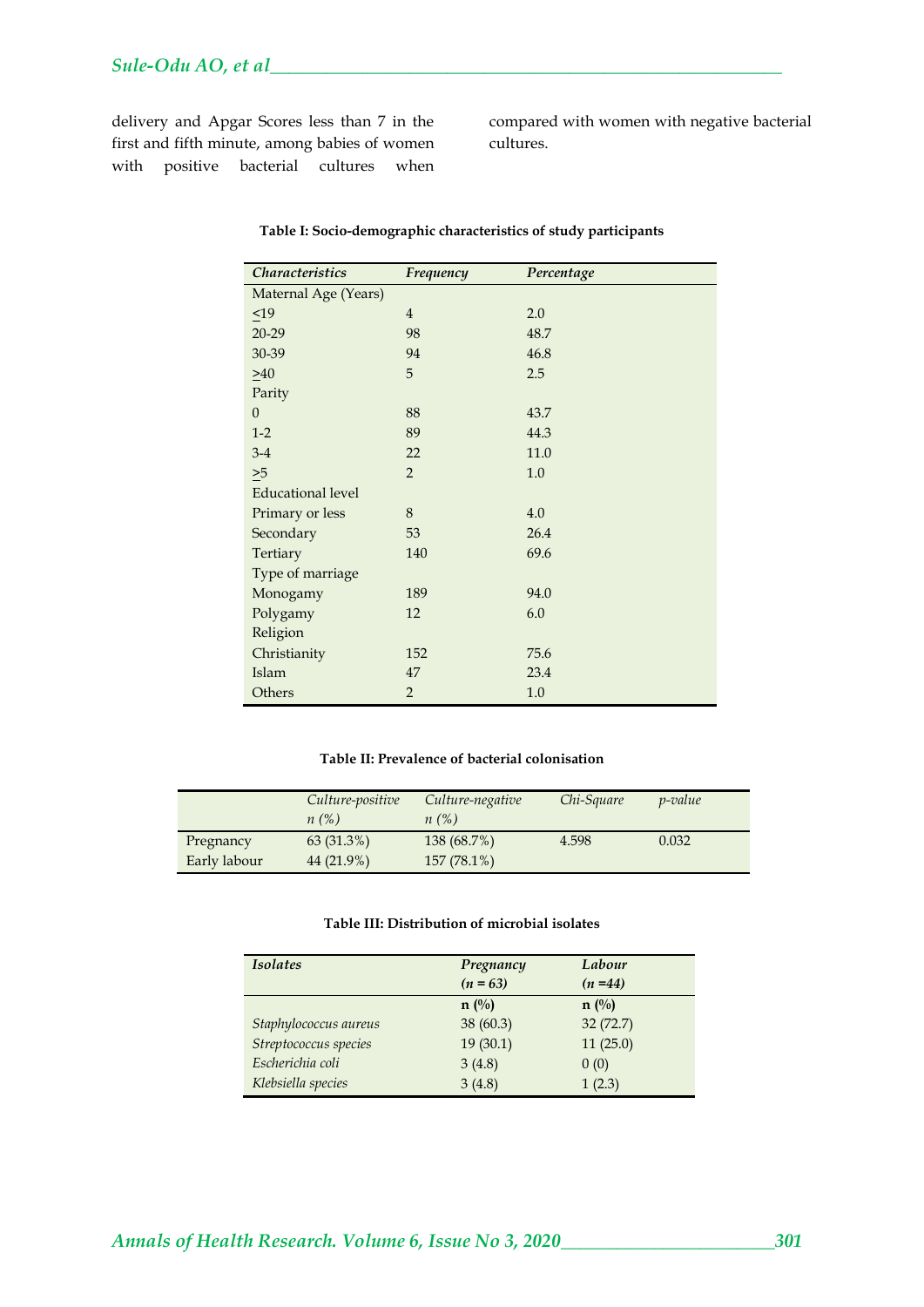| Antibiotic sensitivity rates (%) |            |           |            |            |             |            |            |                         |
|----------------------------------|------------|-----------|------------|------------|-------------|------------|------------|-------------------------|
| <b>Isolate</b>                   | <b>AMC</b> | CIP       | <b>AUG</b> | <b>CXM</b> | <b>IMP</b>  | <b>FOX</b> | <b>CRO</b> | <b>Total</b>            |
| Staphylococcus<br>aureus         | 26(37.1)   | 36(51.4)  | 40(57.1)   | 38(54.3)   | 44 $(62.8)$ | 45(64.3)   | 0(0.0)     | 70                      |
| <i>Streptococcus</i><br>spp      | 16(53.3)   | 15(50.0)  | 20(66.7)   | 20(66.7)   | 24(80.0)    | 22(73.3)   | 0(0.0)     | 30                      |
| E. coli                          | 2(66.7)    | 3(100.0)  | 2(66.7)    | 2(66.7)    | 0(0.0)      | 0(0.0)     | 1(33.3)    | 3                       |
| Klebsiella spp                   | 0(0.0)     | 3(75.0)   | 0(0.0)     | 3(75.0)    | 0(0.0)      | 0(0.0)     | 2(50.0)    | $\overline{\mathbf{4}}$ |
| Total                            | 44 (41.1)  | 57 (53.3) | 62 (57.9)  | 63 (58.9)  | 68 (63.6)   | 67(62.6)   | 3(2.8)     | 107                     |

#### **Table IV: Antibiotic sensitivity pattern of the isolates**

**AMC-Amoxycillin; CIP- Ciprofloxacin; AUG- Augmentin; CXM- Cefuroxime; IMP- Imipenem; FOX- Cefoxitin; MEM- Meropenem; CRO-Ceftriaxone**

| Foetal outcome            | Culture-positive | Culture-negative | RR (95% CI)    | p value |  |
|---------------------------|------------------|------------------|----------------|---------|--|
|                           | $(n=44)$         | $(n=157)$        |                |         |  |
| Apgar Score $\leq 7$ at 1 | $6(13.6\%)$      | 30 $(19.1\%)$    | $0.8(0.4-1.7)$ | 0.508   |  |
| minute                    |                  |                  |                |         |  |
| Apgar Score $\leq 7$ at 5 | $3(6.8\%)$       | $12(7.6\%)$      | $0.9(0.3-2.7)$ | 0.933   |  |
| minute                    |                  |                  |                |         |  |
| Preterm delivery          | $4(9.1\%)$       | 18 (11.5%)       | $0.9(0.3-2.2)$ | 0.748   |  |
| Low birth weight          | $7(15.9\%)$      | $12(7.6\%)$      | $1.9(0.9-3.7)$ | 0.05    |  |
| Hospitalization           | $8(18.2\%)$      | $15(9.6\%)$      | $1.8(0.9-3.4)$ | 0.06    |  |

**Table V: Effects of bacterial colonisation on foetal outcome**

#### **Discussion**

Bacterial infections of the lower genital tract in pregnancy are common and are often thought to be associated with adverse pregnancy outcomes. [16, 17] This longitudinal study assessed the bacterial colonisation rates in the early third trimester and early labour, and the findings show a statistically significant decrease in the prevalence of bacterial colonisation in early labour. However, women who had positive bacterial cultures in early labour did not have statistically significant increased risks of adverse pregnancy outcomes when compared with women with negative bacterial cultures.

The prevalence of bacterial colonisation in early third trimester was 31.3%. This is similar to the reported prevalence of 34.3% in Benin, Nigeria and 28.1% in India. [16,18] There is very limited data on the prevalence of genital infection in labour. [3] However, this study shows that the prevalence of bacterial

colonisation was significantly higher in early third trimester than in early labour. A previous study done in Brazil had reported a higher rate of vaginal infections among women in labour at term when compared to women in preterm labours. [3]A possible explanation for the significant reduction in bacterial colonisation rates in early labour in this study could be the effect of the treatments offered to the women in early third trimester based on the results of vaginal swab cultures.

*Staphylococcus aureus* was the most predominant bacterial organism isolated in the women. A similar finding had earlier been reported. [7,16] The other organisms such as *Streptococcus species, Escherichia coli* and *Klebsiella species* have also been reported by other authors as being commonly isolated from the genital tracts of pregnant women.[16,19,20] The susceptibility pattern of *Staphylococcus aureus* has an important implication for the empirical use of antibiotics in pregnant women with suspected lower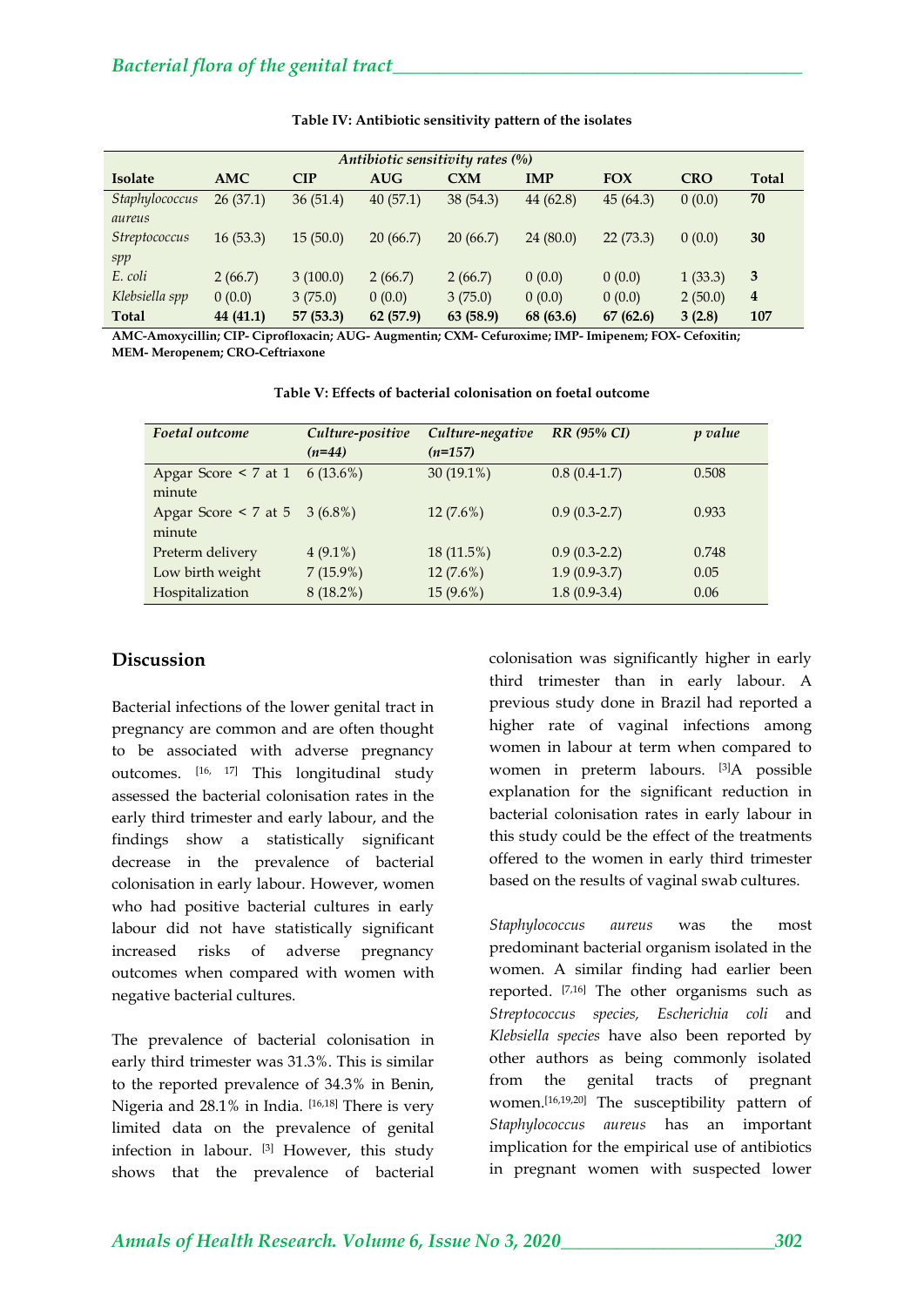genital tract infections. It is reassuring to note that cefuroxime and Augmentin® which are part of the commonly prescribed antibiotics for pregnant women due to their safety profile are also among the most effective antibiotics against the bacteria isolated.

The findings from this study indicate that bacterial colonisation in early labour was not associated with poor pregnancy outcome. Although there was a slight increase in the risk of low birth weight babies and the need for neonatal hospitalisation, these were not statistically significant. It should, however, be noted that colonisation in early labour may also indicate persistent antenatal colonisation. Some earlier studies have reported an increased risk of poor foetal outcomes in women with bacterial colonisation of the genital tract.[4,17,21] The lack of significant adverse pregnancy outcome in colonised women reported in this study may also reflect colonisation with less virulent strains of bacteria. It has been postulated that virulent strains of bacteria were more likely to be associated with clinical infection than less virulent colonisers and this may explain the diverse clinical outcomes between studies. [22] It may also be hypothesised that re-infection with less virulent strains of bacteria may occur following the initial treatment with effective antibiotics during the antenatal period. Subclinical infections with these less virulent organisms are often not associated with adverse pregnancy outcomes. There is also evidence to suggest that treatment programs for colonised pregnant women during antenatal period reduce the risks of preterm births and preterm low birth weight. [14]

One limitation of this study is the failure to do post-treatment vaginal swabs for those women that were treated in early third trimester; therefore, it was difficult to differentiate between persistent infection and re-infection in women that had positive cultures in early labour. Also, the study did not assess pregnancy outcomes concerning specific

bacterial organisms. These are potential areas for future research.

#### **Conclusion**

There is a high prevalence of bacterial colonisation of the reproductive tract of pregnant women in Olabisi Onabanjo University Teaching Hospital, Sagamu, Nigeria, with the rate significantly higher in early third trimester than in early labour. This study found no significant difference in pregnancy outcome between women who had vaginal colonisation with potentially pathogenic bacteria and those not colonised.

**Authors' Contributions:** SOAO conceived the study, SOAO and AAA designed the study, AAA, OAA, OAO, ABA, AAK, LAI managed the literature search and gathered data. OKS and AAA analysed the data, AAA wrote the first draft of the manuscript. All authors read and approved the final manuscript.

**Conflict of interest**: None declared.

**Funding**: This work was supported by the Tertiary Education Trust Fund (TETFUND) [Grant reference number: OOU/IBR/010].

**Publication History: Submitted** 13 March 2020; **Accepted** 16 May 2020.

#### **References**

- 1. Cohen CR, Lingappa JR, Baeten JM, Ngayo MO, Spiegel CA, Hong T, *et al*. Bacterial vaginosis associated with increased risk of female-to-male HIV-1 transmission: a prospective cohort analysis among African couples. PLoS Med 2012; 9: e1001251.
- 2. Dey BC, Koley AK, Saha D, De SK, Saha A. Different types of vaginal infection in pregnancy and its risk factors- A study in urban Medical College Hospital of India. Sch J App Med Sci 2013; 1: 962-966.
- 3. Giraldo PC, Araujo ED, Junior JE, do Amaral RL, Passos MR, Gonçalves AK. The prevalence of urogenital infections in pregnant women experiencing preterm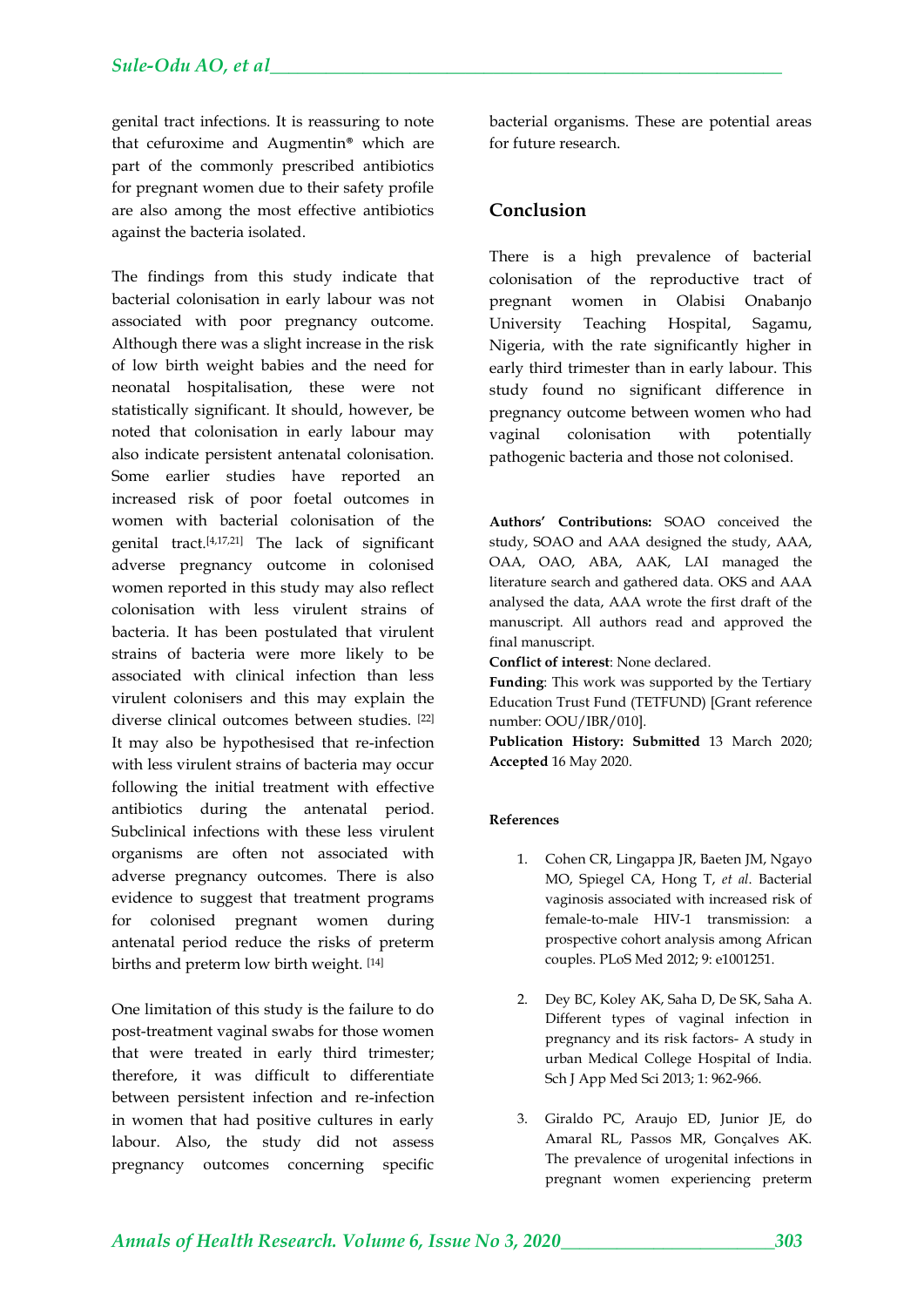.

and full-term labor. Infect Dis Obstet Gynecol 2012; 2012:878241. doi: 10. 1155/2012/878241

- 4. Xu F, Du X, Xie L. Vaginitis in pregnancy is related to adverse perinatal outcome. Pak J Med Sci 2015; 31:582-586. <http://dx.doi.org/10.12669/pjms.313.6752>
- 5. Abdelaziz ZA, Ibrahim ME, Bilal NE, Hamid ME. Vaginal infections among pregnant women at Omdurman Maternity Hospital in Khartoum, Sudan. J Infect Dev Ctries 2014; 8: 490-497. doi:10.3855/jidc.3197.
- 6. Svare JA, Schmidt H, Hansen BB, Lose G. Bacterial vaginosis in a cohort of Danish pregnant women: prevalence and relationship with preterm delivery, low birth weight and perinatal infections. British J Obstet Gynecol 2006; 113: 1419- 1425.
- 7. Sule-Odu AO, Akadri AA, Adeiyi TO, Sotunsa JO, Durojaiye BO, Oluwole AA. Asymptomatic genital infection among pregnant women in Sagamu, Nigeria. Trop J Obstet Gynaecol 2015; 32: 7-13.
- 8. Dalzell JE, Lefevre ML. Urinary tract infections during pregnancy. Am Fam Physician 2000; 61: 713–721
- 9. Leitich H, Bodner-Adler B, Brunbauer M, Kaider A, Egarter C, Husslein P. Bacterial vaginosis as a risk factor for preterm delivery: a meta-analysis. Am J Obstet Gynecol. 2003; 189: 139-147.
- 10. Gibbs RS. The relationship between infections and adverse pregnancy outcomes: an overview. Ann Periodontol 2001; 6: 153–163.
- 11. Amalokwu S, Okonta PI, Ebunu E. Prevalence of bacterial vaginosis among antenatal attendees with abnormal vaginal discharge in a secondary health facility in Delta State, Nigeria. Trop J Obstet Gynaecol 2019; 36: 85-88.
- 12. Afolabi BB, Moses OE, Oduyebo OO. Bacterial vaginosis and pregnancy outcome in Lagos, Nigeria. Open Forum Infect Dis 2016; 3(1): ofw030. doi: 10.1093/ofid/ofw030.
- 13. Barry AL, Thornberry C. Susceptibility tests: Diffusion test procedures. In: Ballows A, Hausler WJ, Herrmann KL, Isenberg HD, Shadomy HJ (Editors). Manual of Clinical Microbiology. 5th Edition. Washington D.C: American Society of Microbiology. 1991: 1117-1125.
- 14. Sangkomkamhang US, Lumbiganon P, Prasertcharoensuk W, Laopaiboon M. Antenatal lower genital tract infection screening and treatment programs for preventing preterm delivery. Cochrane Database Syst Rev. 2015; (2): CD006178. doi: 10.1002/14651858.CD006178.pub3.
- 15. van de Wijgert J, Verwijs MC. Lactobacillicontaining vaginal probiotics to cure or prevent bacterial or fungal vaginal dysbiosis: a systematic review and recommendations for future trial designs. BJOG 2020; 127: 287-299. doi: 10.1111/1471-0528.15870
- 16. Akerele J, Abhulimen P, Okonofua F. Prevalence of asymptomatic genital infection among pregnant women in Benin City, Nigeria. Afr J Reprod Health 2002; 6: 93-97.
- 17. Rathod S, Vijayalakshmi S. Prevalence of vaginitis during pregnancy and its fetomaternal outcome in the rural setup. Int J Reprod Contracept Obstet Gynecol 2016: 5: 1823-1826.
- 18. Sangeetha S, Bendigeri. A study of reproductive tract infections among pregnant women in the reproductive age group, in Urban Field Practice Area in Hubli, Karnataka, India. Ann Trop Med Public Health 2012; 5: 209-213
- 19. Mobasheri M, SaeediVarnamkhast N, Karimi A, Banaeiyan S. Prevalence study of genital tract infections in pregnant women referred to health centers in Iran. Turk J Med Sci 2014; 44: 232-236.